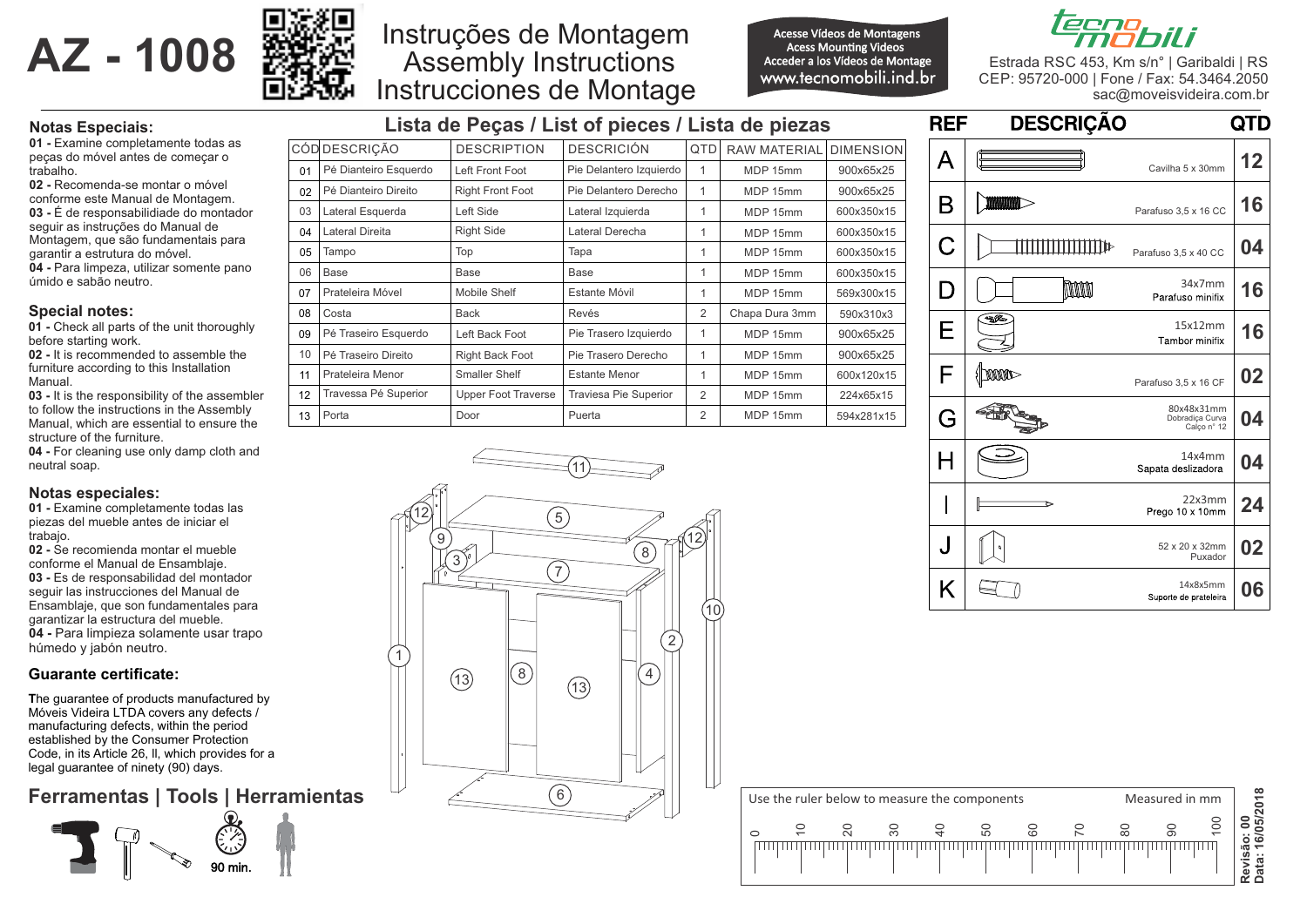

**Z** - 1008 Assembly Instructions<br>Assembly Instructions de Montac Instruções de Montagem Instrucciones de Montage